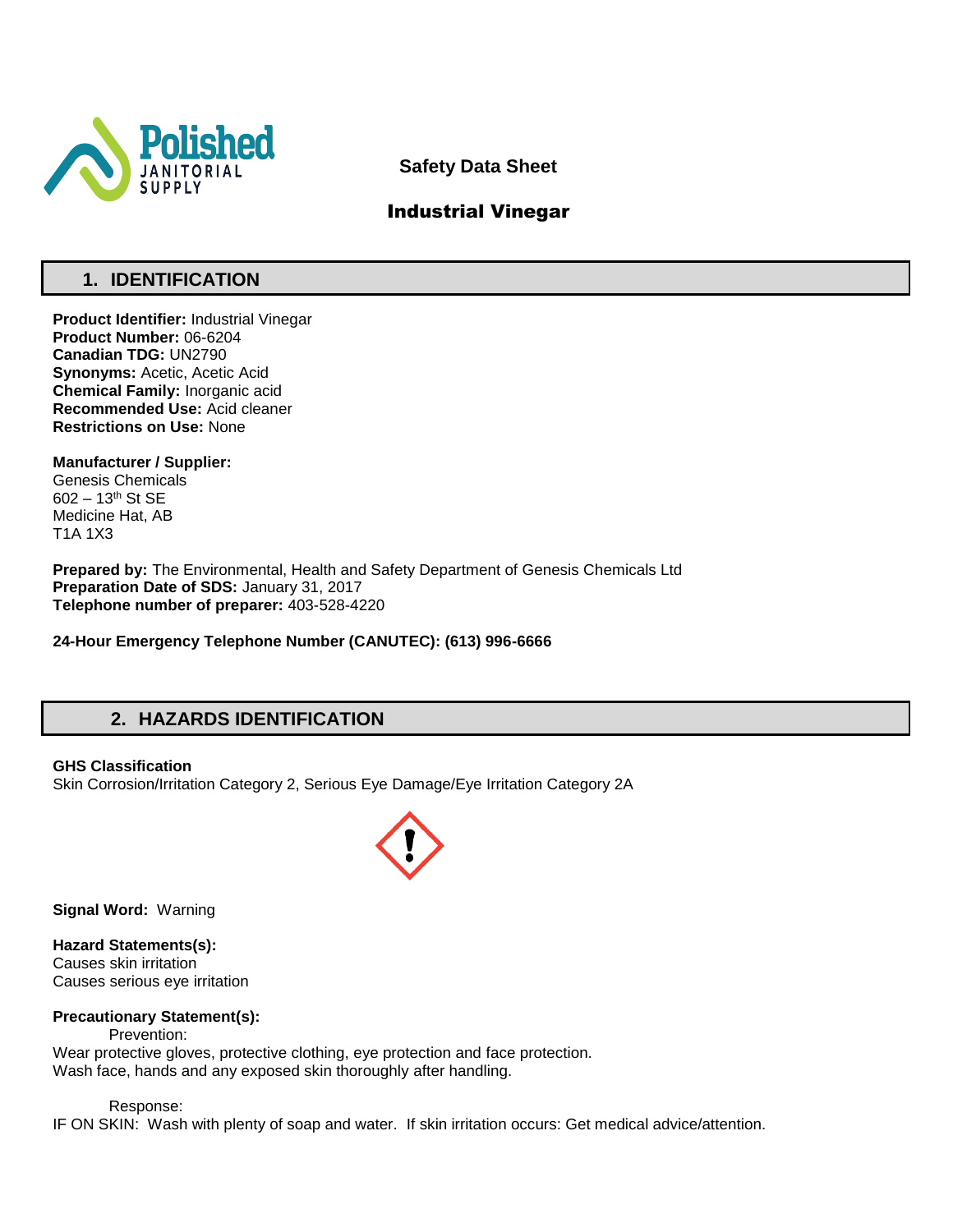Take off contaminated clothing and wash before reuse.

IF IN EYES: Rinse cautiously with water for several minutes. Remove contact lenses, if present and easy to do. Continue rinsing. If eye irritation persists: Get medical advice/attention.

Storage: Store in a closed container.

Disposal:

Dispose of contents and container in accordance with local, regional, national and international regulations.

### **Other Hazards:**

None known.

### **3. COMPOSITION/INFORMATION ON INGREDIENTS**

| <b>Chemical</b>     | ` No.          | %             |
|---------------------|----------------|---------------|
| Name                | $\cdots$       | Concentration |
| acia<br>œ<br>$\sim$ | $19 -$<br>64-1 |               |

#### **Notes**

\*\*If Chemical Name/CAS No is "proprietary" and/or Weight-% is listed as a range, the specific chemical identity and/or percentage of composition has been withheld as a trade secret.\*\*

## **4. FIRST AID MEASURES**

#### **First-aid Measures**

**Inhalation:** If symptoms are experienced, remove source of contamination or move victim to fresh air. If symptoms persist, get medical attention. If the affected person is not breathing, apply artificial respiration. If breathing is difficult, give oxygen. In situations where administering oxygen is appropriate, first aiders must be trained in the safe use and handling of oxygen. It is preferable to administer oxygen under a doctor's supervision or advice. If the heart has stopped, trained personnel should begin cardiopulmonary resuscitation (CPR) immediately. Immediate medical assistance is required.

### **Skin Contact**

Take off contaminated clothing, shoes and leather goods (e.g. watchbands, belts). Immediately rinse with lukewarm, gently flowing water for 15-20 minutes. If skin irritation or a rash occurs, get medical advice/attention. Thoroughly clean clothing, shoes and leather goods before reuse or dispose of safely.

#### **Eye Contact**

Immediately rinse the contaminated eye(s) with lukewarm, gently flowing water for 15-20 minutes, while holding the eyelid(s) open. Take care not to rinse contaminated water into the unaffected eye or onto the face. Remove contact lenses, if present and easy to do. If eye irritation persists, get medical advice/attention.

**Ingestion:** If conscious, wash out mouth with water. Seek immediate medical attention. Do NOT induce vomiting. Never give anything by mouth to an unconscious or convulsing person. If vomiting occurs spontaneously, keep head below hips to prevent aspiration of liquid into the lungs. Administer artificial respiration if breathing has stopped. If the heart has stopped, trained personnel should begin cardiopulmonary resuscitation (CPR) immediately.

**Notes to Physician:** Aspiration may cause severe lung damage. Evacuate stomach in a way which avoids aspiration. If ingestion has occurred less than 2 hours earlier, carry out careful gastric lavage; use endotracheal cuff if available, to prevent aspiration. Observe patient for respiratory difficulty from aspiration pneumonitis. Give artificial resuscitation and appropriate chemotherapy if respiration is depressed. Following exposure the patient should be kept under medical review for at least 48 hours as delayed pneumonitis may occur. DO NOT attempt to neutralize the acid with weak bases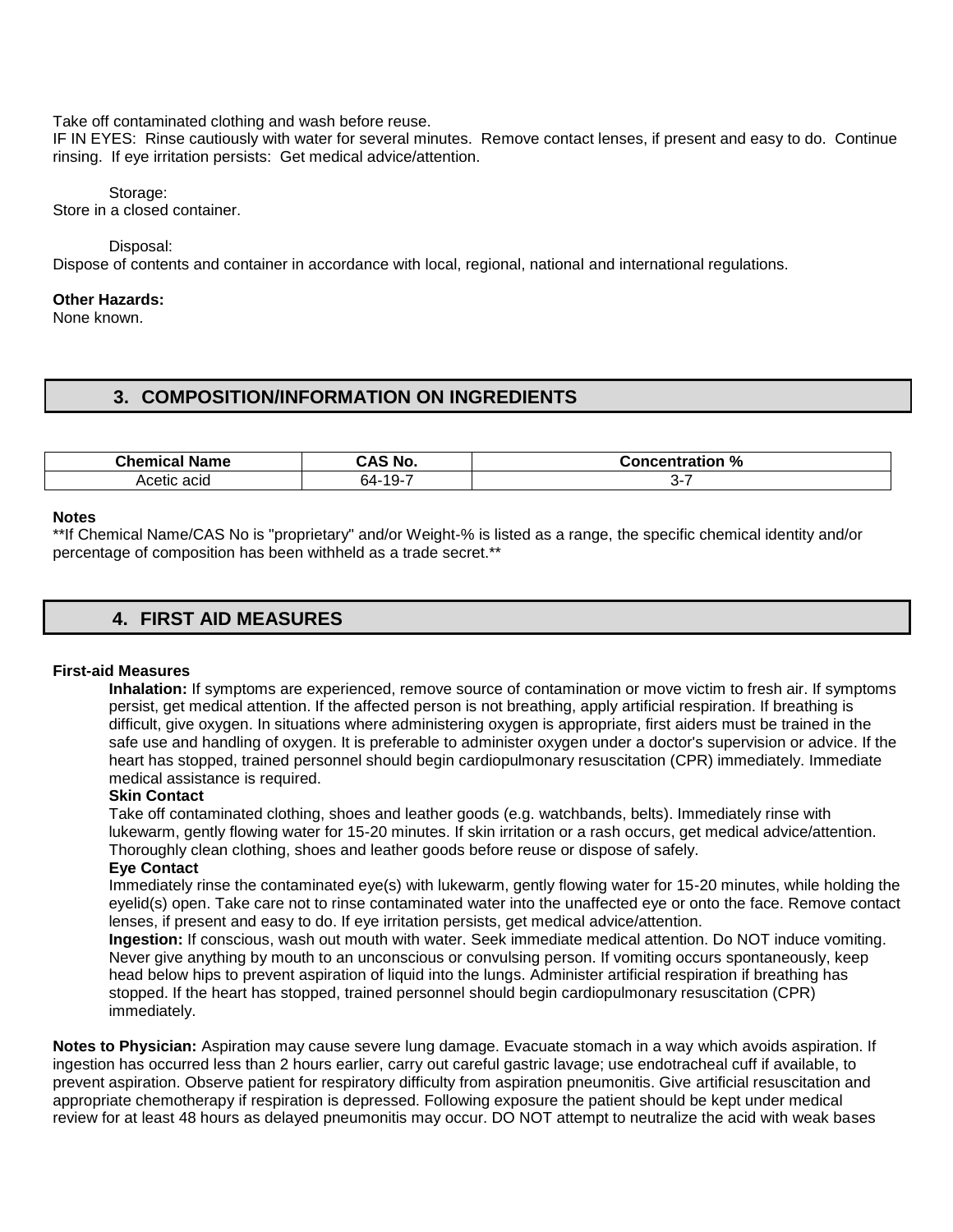since the reaction will produce heat that may extend the corrosive injury.

#### **Most Important Symptoms and Effects, Acute and Delayed**

The most important known symptoms and effects are described in the labelling (see section 2.2) and/or in section 11.

#### **Immediate Medical Attention and Special Treatment**

**Special Instructions** 

Not applicable.

### **5. FIRE-FIGHTING MEASURES**

#### **Extinguishing Media**

**Suitable Extinguishing Media** Use water spray, alcohol-resistant foam, dry chemical or carbon dioxide. **Unsuitable Extinguishing Media**  Not applicable.

### **Specific Hazards Arising from the Chemical**

Combustion products may include carbon dioxide and other toxic vapors.

### **Special Protective Equipment and Precautions for Fire-fighters**

Evacuate area. Approach fire from upwind to avoid hazardous vapours or gases.

Stop leak before attempting to put out the fire. Product could form an explosive mixture and reignite. Keep containers cool to avoid bursting.

Before entry, especially into confined areas, use an appropriate monitor to check for: toxic gases or vapours, flammable or explosive atmosphere.

Dike and recover contaminated water for appropriate disposal.

Fire-fighters may enter the area if positive pressure SCBA and full Bunker Gear is worn. If there is potential for skin contact with concentrated cleaner: chemical protective clothing (e.g. chemical splash suit) and positive pressure SCBA may be necessary. See Skin Protection in Section 8 (Exposure Controls/Personal Protection) for advice on suitable chemical protective materials.

## **6. ACCIDENTAL RELEASE MEASURES**

### **Personal Precautions, Protective Equipment, and Emergency Procedures**

Concentrated product: evacuate the area immediately. Isolate the hazard area. Keep out unnecessary and unprotected personnel. Eliminate all ignition sources. Use grounded, explosion-proof equipment. Distant ignition and flashback are possible.

Increase ventilation to area or move leaking container to a well-ventilated and secure area. Do not touch damaged containers or spilled product unless wearing appropriate protective equipment. Use the personal protective equipment recommended in Section 8 of this safety data sheet.

Review Section 7 (Handling) of this safety data sheet before proceeding with clean-up.

Before entry, especially into confined areas, check atmosphere with an appropriate monitor. Monitor area for flammable or explosive atmosphere.

Product (diluted as directed): use the personal protective equipment recommended in Section 8 of this safety data sheet. No other special precautions are necessary.

### **Environmental Precautions**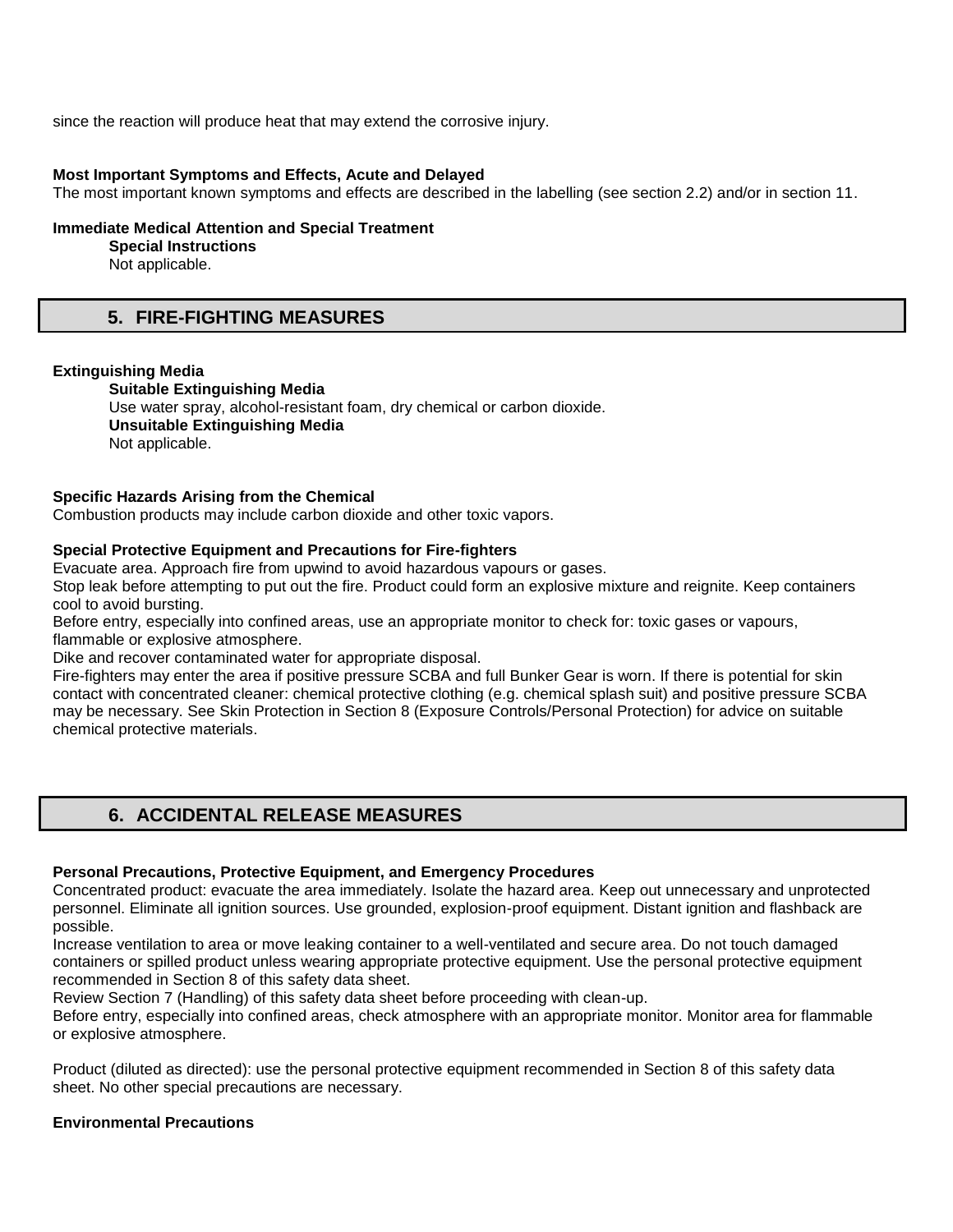Concentrated product: do not allow into any sewer, on the ground or into any waterway. If the spill is inside a building, prevent product from entering drains, ventilation systems and confined areas.

### **Methods and Materials for Containment and Cleaning Up**

Concentrated product: small spills or leaks: contain and soak up spill with absorbent that does not react with spilled product. Do NOT use combustible materials such as sawdust. Place used absorbent into suitable, covered, labelled containers for disposal.

Concentrated product: large spills or leaks: cover the spill surface with the appropriate type of foam to reduce the release of vapour. Dike spilled product to prevent runoff. Remove or recover liquid using pumps or vacuum equipment. Dike and recover contaminated water for appropriate disposal. Store recovered product in suitable containers that are: tightly-covered.

Product (diluted as directed): no special clean-up methods are necessary.

### **Other Information**

Report spills to local health, safety and environmental authorities, as required.

## **7. HANDLING AND STORAGE**

### **Precautions for Safe Handling**

When handling diluted product: no special handling precautions are necessary.

When handling concentrated product: only use where there is adequate ventilation. Avoid generating vapours or mists. Keep containers tightly closed when not in use or empty. Wear personal protective equipment to avoid direct contact with this chemical.

Do NOT smoke in work areas. Wash hands thoroughly after handling this material. Immediately remove contaminated clothing using the method that minimizes exposure. Keep contaminated clothing under water, in closed containers. Launder clothes before rewearing. Inform laundry personnel of product hazard(s). Do not take contaminated clothing home.

### **Conditions for Safe Storage**

Concentrated product: store in an area that is: temperature-controlled, well-ventilated, out of direct sunlight and away from heat and ignition sources, an approved, fire-resistant area, separate from incompatible materials (see Section 10: Stability and Reactivity). Store in a closed container.

Protect from conditions listed in Conditions to Avoid in Section 10 (Stability and Reactivity). Keep amount in storage to a minimum. Avoid bulk storage indoors.

Comply with all applicable health and safety regulations, fire and building codes.

## **8. EXPOSURE CONTROLS/PERSONAL PROTECTION**

### **Control Parameters**

| Ingredients | <b>ACGIH® TLV®</b> | <b>OSHA PEL</b> | <b>IDLH</b>   |
|-------------|--------------------|-----------------|---------------|
| Acetic Acid | 25 mg/m3 TLV       | 25 mg/m3 TWA    | Not available |

Consult local authorities for provincial or state exposure limits.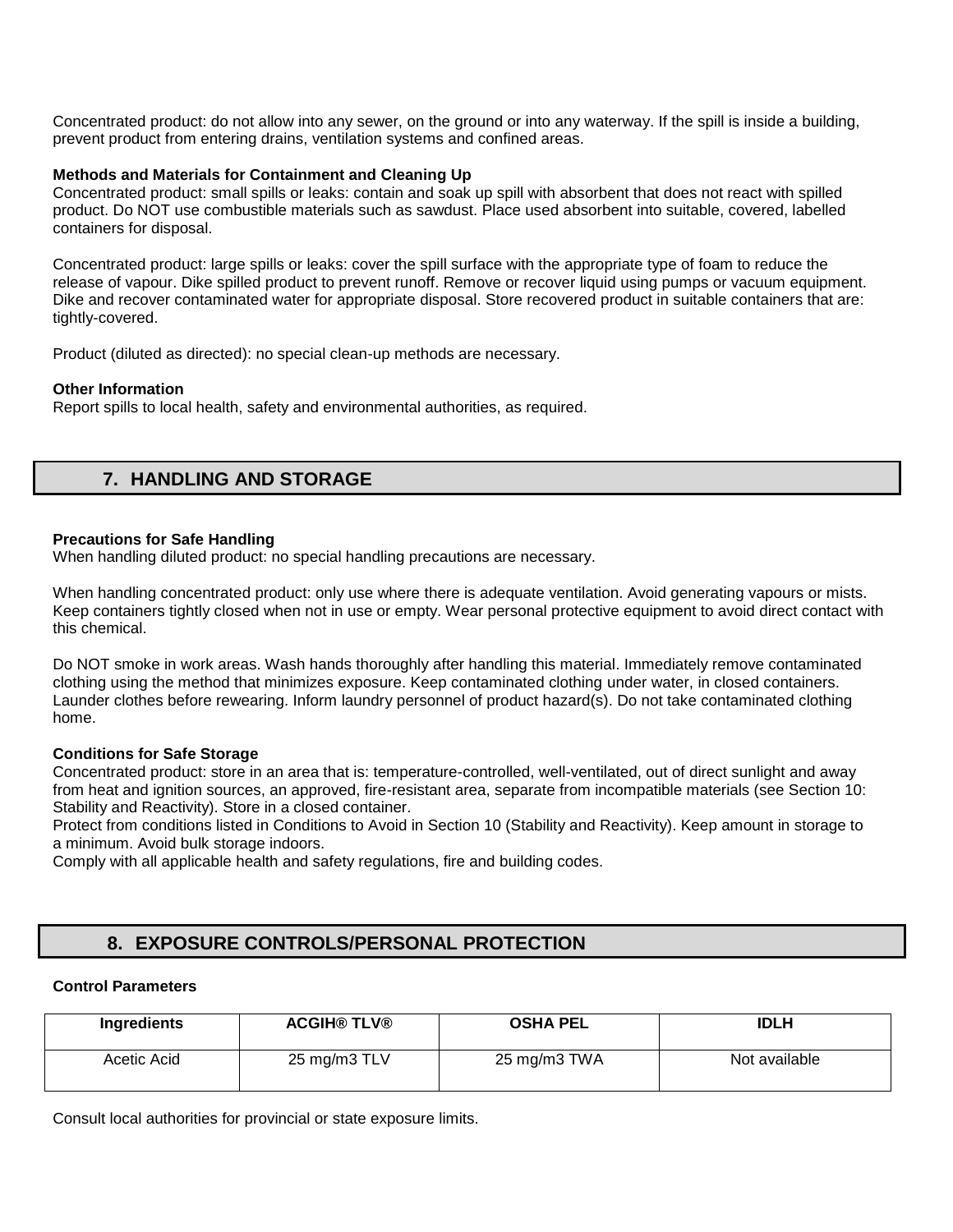### **Appropriate Engineering Controls**

General ventilation is usually adequate. Provide eyewash and safety shower if contact or splash hazard exists. When handling large quantities of concentrated product: use a local exhaust ventilation and enclosure, if necessary, to control amount in the air. Use non-sparking ventilation systems, approved explosion-proof equipment and intrinsically safe electrical systems in areas where this product is used and stored.

### **Individual Protection Measures**

### **Eye/Face Protection**

Do not get in eyes. Wear chemical safety goggles.

### **Skin Protection**

Prevent all skin contact. Wear chemical protective clothing e.g. gloves, aprons, boots.

Suitable materials are: Barrier® (PE/PA/PE), Silver Shield/4H® (PE/EVAL/PE), Tychem® Responder, Tychem® TK.

The following materials should NOT be used: neoprene rubber, nitrile rubber, polyvinyl alcohol.

### **Respiratory Protection**

Not normally required if product is used as directed.

Concentrated product: wear a NIOSH approved air-purifying respirator with an organic vapour cartridge. For non-routine or emergency situations: wear a NIOSH approved air-purifying respirator with an organic vapour Cartridge, or, wear a NIOSH approved self-contained breathing apparatus (SCBA) or supplied air respirator. **Other Personal Protection Data:** Ensure that eyewash stations and safety showers are proximal to the workstation location.

## **9. CHEMICAL AND PHYSICAL PROPERTIES**

| <b>Basic Physical and Chemical Properties</b> |                                              |  |
|-----------------------------------------------|----------------------------------------------|--|
| Appearance                                    | Colourless liquid.                           |  |
| Odour                                         | Strong vinegar                               |  |
| <b>Odour Threshold</b>                        | Not available                                |  |
| рH                                            | 2.2                                          |  |
| <b>Melting Point/Freezing Point</b>           | $-3^{\circ}$ C / 27 $^{\circ}$ F             |  |
| <b>Initial Boiling Point/Range</b>            | 100°C / 212°F                                |  |
| <b>Flash Point</b>                            | Not available                                |  |
| <b>Evaporation Rate</b>                       | Not available                                |  |
| Flammability (solid, gas)                     | Not applicable (liquid)                      |  |
| <b>Upper/Lower Flammability or</b>            | Not available (upper); Not available (lower) |  |
| <b>Explosive Limit</b>                        |                                              |  |
| <b>Vapour Pressure</b>                        | 16.9 mmHg @ 20°C (calculated)                |  |
| Vapour Density (air = 1)                      | Not available                                |  |
| <b>Relative Density (water = 1)</b>           | $1.01 - 1.03$ at 20 $^{\circ}$ C             |  |
| <b>Solubility</b>                             | Soluble in water                             |  |
| <b>Partition Coefficient,</b>                 | Not available                                |  |
| n-Octanol/Water (Log Kow)                     |                                              |  |
| <b>Auto-ignition Temperature</b>              | Not available                                |  |
| <b>Decomposition Temperature</b>              | Not available                                |  |
| <b>Viscosity</b>                              | Not available                                |  |
| <b>Other Information</b>                      |                                              |  |
| <b>Physical State:</b>                        | Liquid                                       |  |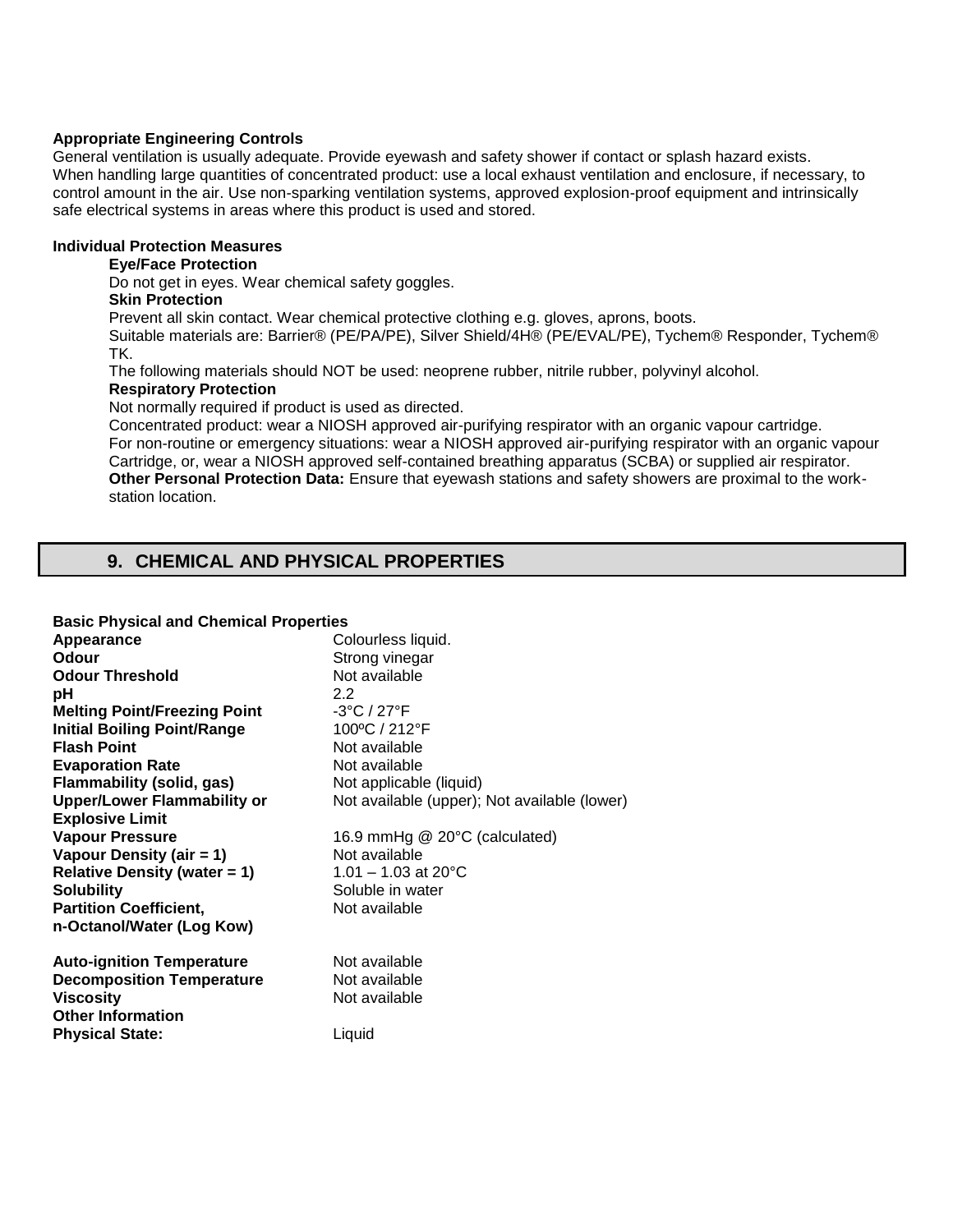## **10. STABILITY AND REACTIVITY**

### **Reactivity**

Not reactive. Not sensitive to mechanical impact.

### **Chemical Stability**

Normally stable.

### **Possibility of Hazardous Reactions**

None expected under normal conditions of storage and use.

### **Conditions to Avoid**

Store away from oxidizing agents, strong acids or bases.

### **Incompatible Materials**

Oxidizing agents (e.g. peroxides), strong bases (e.g. sodium hydroxide), strong acids (e.g. hydrochloric acid), and metals.

### **Hazardous Decomposition Products**

During a fire, irritating/toxic gases, such as carbon monoxide, carbon dioxide and other toxic and irritating fumes.

## **11. TOXICOLOGICAL INFORMATION**

### **Likely Routes of Exposure**

Inhalation; skin contact; eye contact; ingestion.

| <b>Chemical Name</b> | <b>LC50 (inhalation)</b> | LD50 (oral)      | LD50 (dermal)       |
|----------------------|--------------------------|------------------|---------------------|
| Acetic Acid          | 11.4 mg/kg (rat)         | 3310 mg/kg (rat) | 1060 mg/kg (rabbit) |

### **Skin Corrosion/Irritation**

May cause mild irritation based on information for closely related chemicals.

### **Serious Eye Damage/Irritation**

Animal tests show serious eye irritation.

#### **STOT (Specific Target Organ Toxicity) - Single Exposure Inhalation**

No additional information

### **Aspiration Hazard**

No additional information

#### **STOT (Specific Target Organ Toxicity) - Repeated Exposure**  No additional information

### **Respiratory and/or Skin Sensitization**

No additional information

### **Carcinogenicity**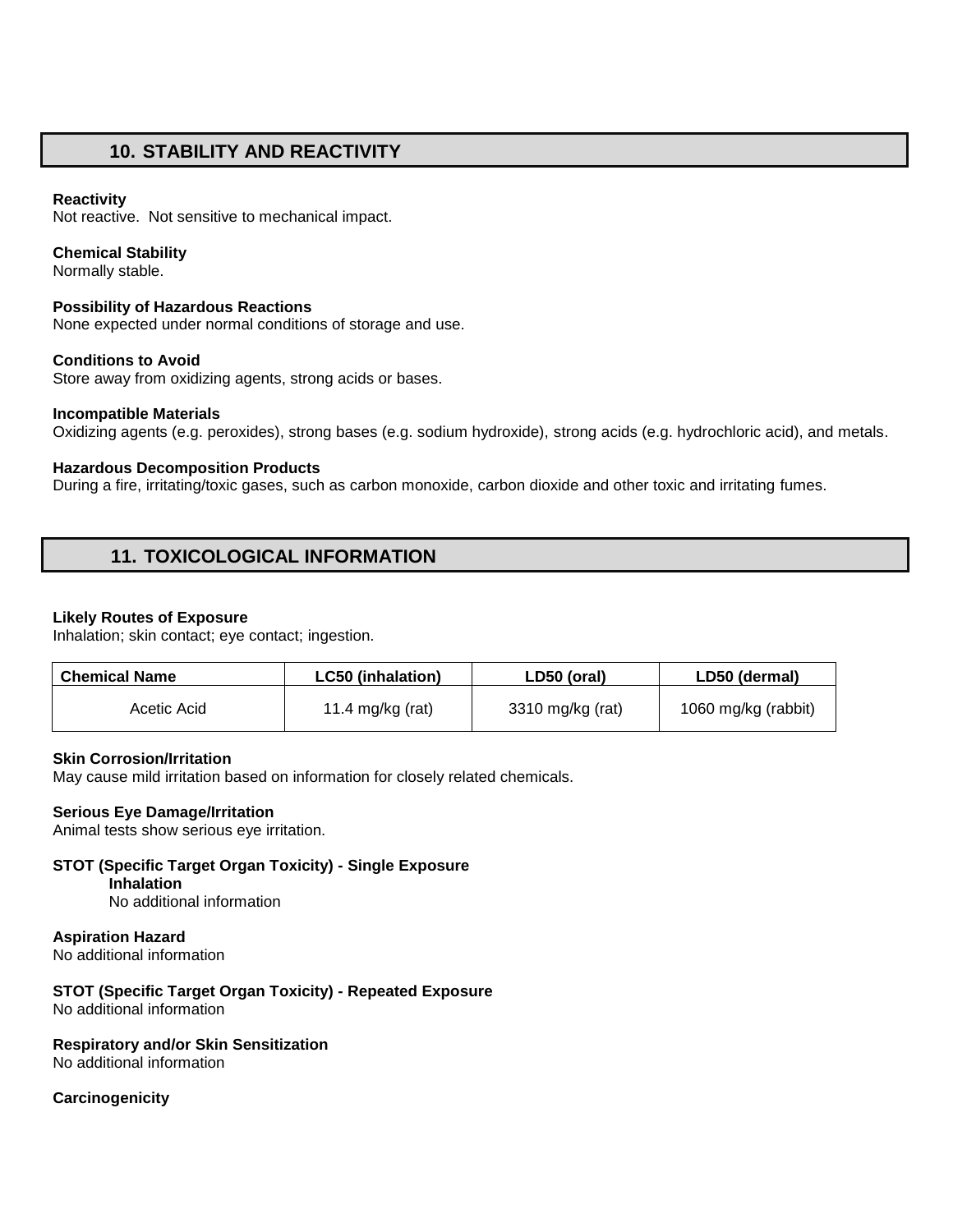| <b>Chemical Name</b> | <b>IARC</b> | <b>ACGIH</b> | <b>NTP</b> | <b>OSHA</b> |
|----------------------|-------------|--------------|------------|-------------|
| Acetic               | Not         | Not          | Not        | Not         |
| Acid                 | Listed      | Listed       | Listed     | Listed      |

#### **Reproductive Toxicity**

**Development of Offspring**  No data available **Sexual Function and Fertility**  No data available

#### **Germ Cell Mutagenicity**

Not mutagenic.

**Interactive Effects**  No information was located.

### **Additional Information:**

Repeated exposure may produce erosion and discoloration of teeth.

### **12. ECOLOGICAL INFORMATION**

#### **Ecotoxicological Information:**

| Ingredients | <b>Ecotoxicity - Fish Species</b>                                           | <b>Acute Crustaceans</b> | <b>Ecotoxicity - Freshwater</b> |
|-------------|-----------------------------------------------------------------------------|--------------------------|---------------------------------|
|             | Data                                                                        | Toxicity:                | Algae Data                      |
| Acetic Acid | LC50 (Lepomis macrochirus)<br>75 mg/L LC50 (Pimephales<br>promelas) 88 mg/L | Not Available.           | Not Available.                  |

#### **Other Information:**

Ecotoxicity: The aquatic toxicity and biodegradation of acetic acid are expected to be influenced by its potential to lower pH. Degradation: Acetic acid will biodegrade readily if released to water (e.g., 5-Day BOD's 63-81%) or soil. The atmospheric photochemical degradation half-life is estimated to be 26.7 days. Bioaccumulation: The log n-octanol water partition coefficient for acetic acid is -0.17. This suggests that acetic acid has low potential to bioaccumulate.

## **13. DISPOSAL CONSIDERATIONS**

### **Disposal Methods**

Recommended disposal methods are for the product, as sold. (Used material may contain other hazardous contaminants). The required hazard evaluation of the waste and compliance with the applicable hazardous waste laws are the responsibility of the user.

Burn in an approved incinerator according to federal, provincial/state, and local regulations. Empty containers retain product residue. Follow label warnings even if container appears to be empty. The container for this product can present explosion or fire hazards, even when emptied. Do not cut, puncture, or weld on or near this container.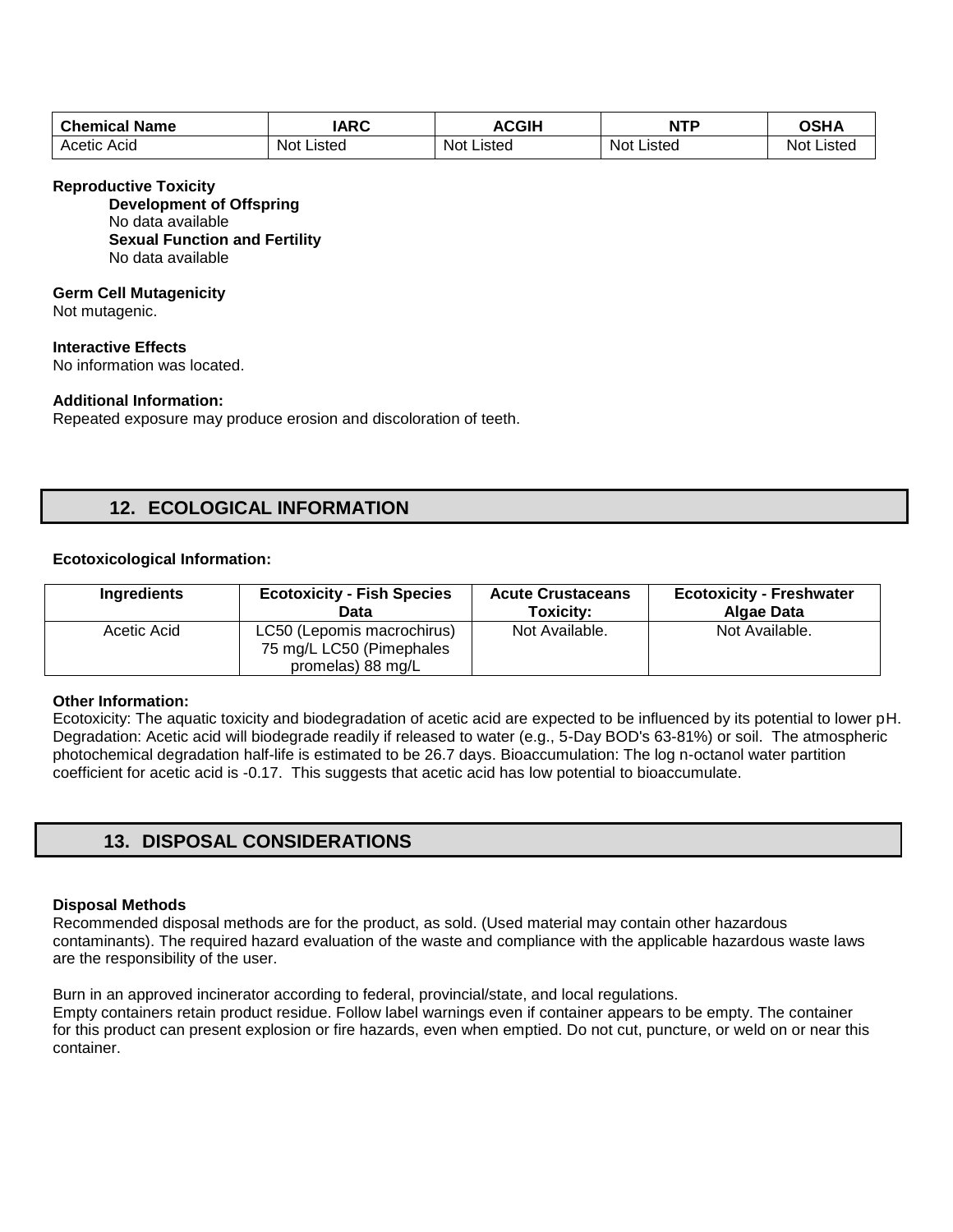### **14. TRANSPORT INFORMATION**

**DOT (U.S.): DOT Shipping Name:** ACETIC ACID **DOT Hazardous Class:** 8 **DOT UN Number:** UN2790 **DOT Packing Group:** III **DOT Reportable Quantity (lbs):** Not Available. **Marine Pollutant:** No.

**TDG (Canada): TDG Shipping Name:** Not Regulated. **Hazard Class:** 8 **UN Number:** UN2790 **Packing Group:** III **Marine Pollutant:** No.

**Special Precautions for User** Not applicable

**Transport in Bulk According to Annex II of MARPOL 73/78 and the IBC Code**  Not applicable

# **15. REGULATORY INFORMATION**

#### **Canada**

**WHMIS Classification** 

E CORROSIVE MATERIAL This product has been classified in accordance with the hazard criteria of the Controlled Products Regulations and the SDS contains all of the information required by the Controlled Products Regulations.

**Domestic Substances List (DSL) / Non-Domestic Substances List (NDSL)**  All ingredients are listed on the DSL/NDSL.

#### **USA**

**Toxic Substances Control Act (TSCA) Section 8(b)** 

All ingredients are listed on the TSCA Inventory.

### **16. OTHER INFORMATION**

**Additional Information:** This product has been classified in accordance with the Globally Harmonized System of Classification and Labeling of Chemicals (GHS) and the SDS contains all the information required by the Hazardous Products Regulations (HPR). **Prepared by:** The Environmental, Health and Safety Department of Genesis Chemicals Ltd